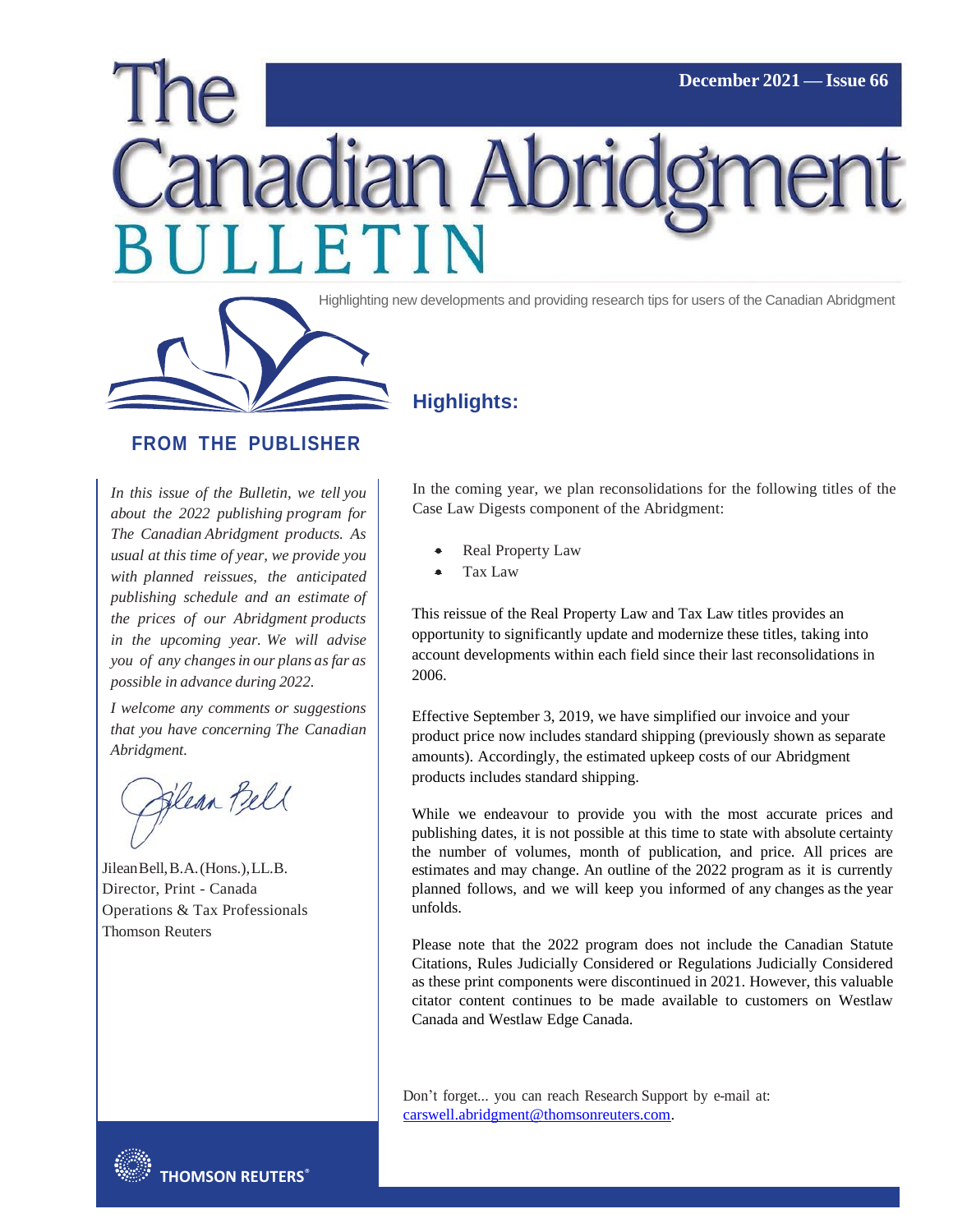# **The Canadian Abridgment – Case Law Digests**

## **COMPONENTS**

• *Main Work:* We plan to reissue two titles (see *Highlights* above), consisting of approximately 23 volumes, in November 2022.

| 2022 Publication Schedule and Estimated Upkeep Cost |                   |                 |            |                                  |  |
|-----------------------------------------------------|-------------------|-----------------|------------|----------------------------------|--|
| <b>MONTH</b>                                        | <b>SUPPLEMENT</b> | <b>REISSUES</b> | <b>KEY</b> | <b>INDEX</b>                     |  |
| May                                                 | \$5,269           |                 |            | \$141                            |  |
| November                                            |                   | \$8,897         | \$335      | \$178                            |  |
|                                                     |                   |                 |            | ESTIMATED TOTAL UPKEEP: \$14,820 |  |

## THE ABRIDGMENT: CONSOLIDATED TABLE OF CASES

| 2022 Publication Schedule and Estimated Upkeep Cost |                   |                                 |
|-----------------------------------------------------|-------------------|---------------------------------|
| <b>MONTH</b>                                        | ANNUAL SUPPLEMENT | <b>BIANNUAL</b>                 |
|                                                     |                   |                                 |
| January                                             |                   | \$605 (May 21-Dec 21)           |
| July                                                | \$921             |                                 |
|                                                     |                   | ESTIMATED TOTAL UPKEEP: \$1,526 |

#### WORDS & PHRASES

| 2022 Publication Schedule and Estimated Upkeep Cost |                   |
|-----------------------------------------------------|-------------------|
| <b>MONTH</b>                                        | ANNUAL SUPPLEMENT |
| September                                           | \$958             |

# CANADIAN CASE CITATIONS

| 2022 Publication Schedule and Estimated Upkeep Cost |                   |
|-----------------------------------------------------|-------------------|
| <b>MONTH</b>                                        | ANNUAL SUPPLEMENT |
| December                                            | \$1,605           |